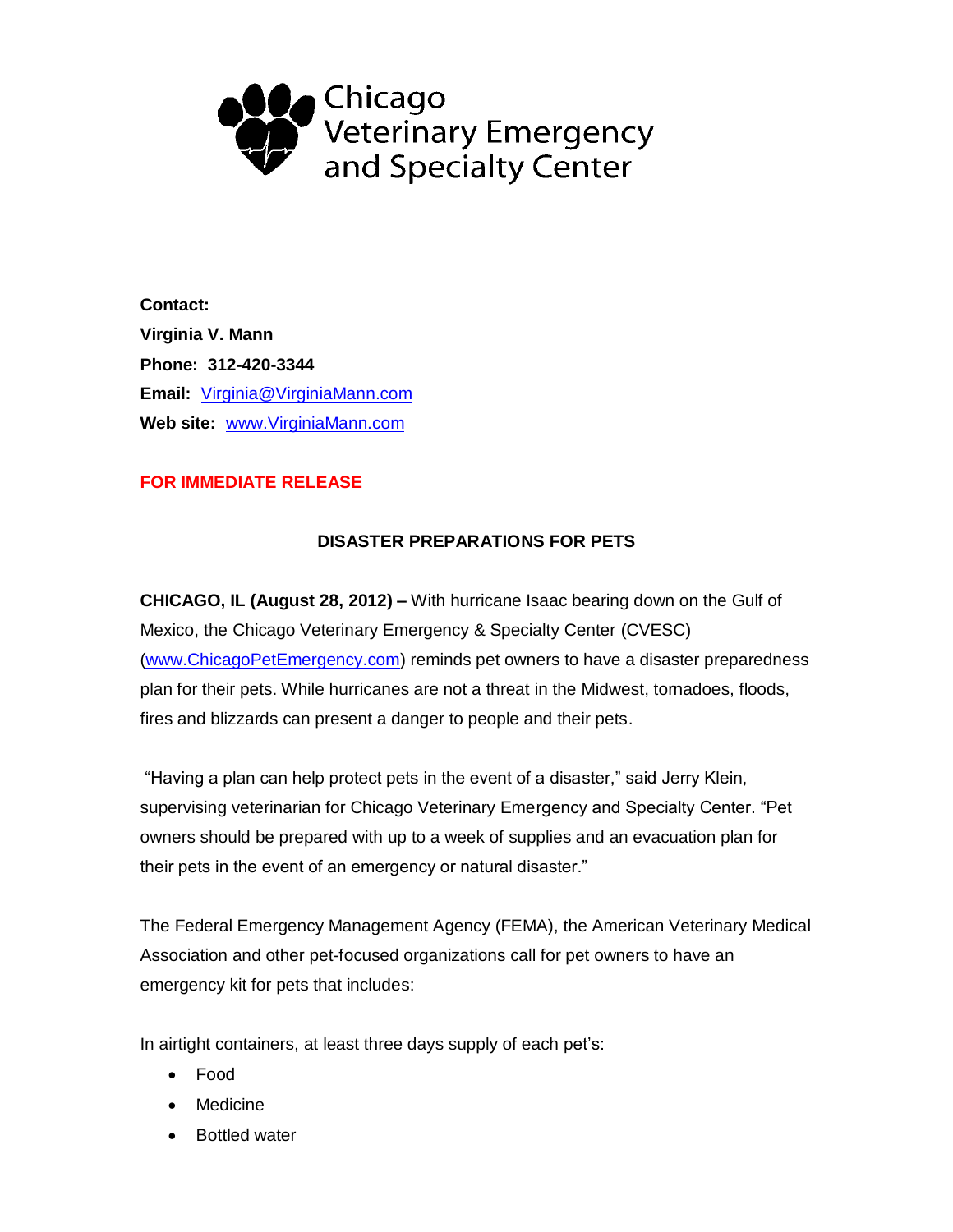Also in an airtight container:

- Copies of each pet's registration or adoption papers
- Medical records including a health certificate
- Medications
- Photos of the pet and of the pet with its owner to help with identification and to establish ownership
- A first aid kit including cotton bandage rolls, bandage tape, scissors, antibiotic ointment; flea and tick prevention; latex gloves; isopropyl alcohol; saline solution and a pet first aid reference book.

Pet owners should also have:

- a pet carrier that the pet is familiar with to be used in the event evacuation is necessary
- Extra leashes, bowls and a can opener
- Pet litter and litter box, newspapers, plastic bags, bleach and other sanitation related items as appropriate
- If feasible, some of the pet's favorite toys, bedding and treats to help reduce the stress.

"In making preparations, pet owners should explore options for where to go if they need to evacuate their home as many emergency shelters do not allow pets," said Dr. Klein. "Be aware of available options for evacuation prior to an emergency, including identifying pet-friendly hotels or motels; boarding facilities; veterinary hospitals; and family or friends that would temporarily board the pet."

Pet owners are encouraged to make plans with friends, neighbors and relatives to evacuate your pets from your home if you are unable to do so. Make certain they know where your pet's emergency supply kit is.

"Pet owners should be sure to talk with their primary care veterinarian about a microchip and data base registration for their pets," according to Dr. Klein. "Even without a disaster, we regularly get calls from pet owners looking for a lost pet that has no identification. A pet with a microchip that is properly enrolled in a recovery database is much more easily reunited with its owner."